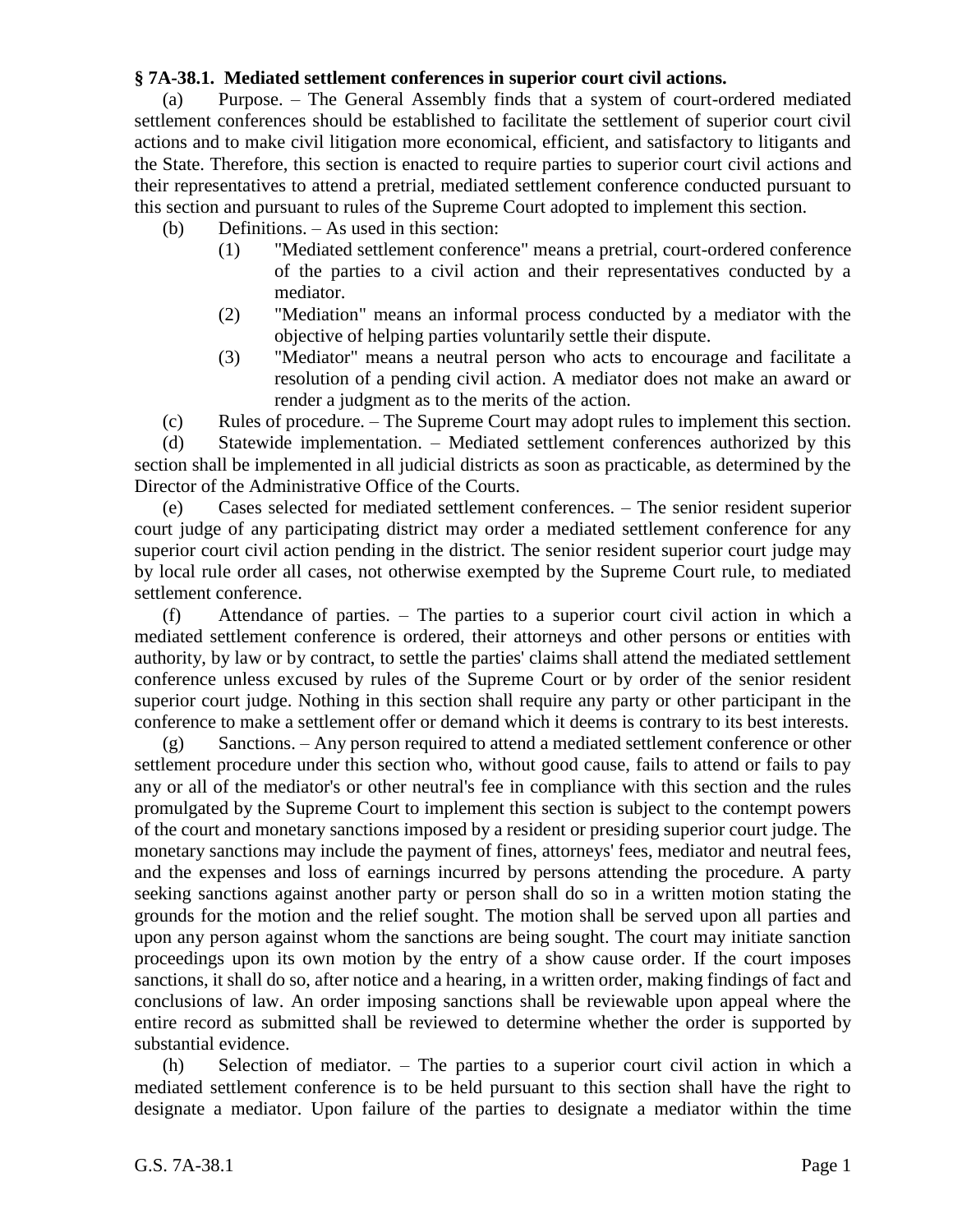established by the rules of the Supreme Court, a mediator shall be appointed by the senior resident superior court judge.

(i) Promotion of other settlement procedures. – Nothing in this section is intended to preclude the use of other dispute resolution methods within the superior court. Parties to a superior court civil action are encouraged to select other available dispute resolution methods. The senior resident superior court judge, at the request of and with the consent of the parties, may order the parties to attend and participate in any other settlement procedure authorized by rules of the Supreme Court or by the local superior court rules, in lieu of attending a mediated settlement conference. Neutral third parties acting pursuant to this section shall be selected and compensated in accordance with such rules or pursuant to agreement of the parties. Nothing in this section shall prohibit the parties from participating in, or the court from ordering, other dispute resolution procedures, including arbitration to the extent authorized under State or federal law.

(j) Immunity. – Mediator and other neutrals acting pursuant to this section shall have judicial immunity in the same manner and to the same extent as a judge of the General Court of Justice, except that mediators and other neutrals may be disciplined in accordance with enforcement procedures adopted by the Supreme Court pursuant to G.S. 7A-38.2.

(k) Costs of mediated settlement conference. – Costs of mediated settlement conferences shall be borne by the parties. Unless otherwise ordered by the court or agreed to by the parties, the mediator's fees shall be paid in equal shares by the parties. For purposes of this section, multiple parties shall be considered one party when they are represented by the same counsel. The rules adopted by the Supreme Court implementing this section shall set out a method whereby parties found by the court to be unable to pay the costs of the mediated settlement conference are afforded an opportunity to participate without cost. The rules adopted by the Supreme Court shall set the fees to be paid a mediator appointed by a judge upon the failure of the parties to designate a mediator.

(*l*) Inadmissibility of negotiations. – Evidence of statements made and conduct occurring in a mediated settlement conference or other settlement proceeding conducted under this section, whether attributable to a party, the mediator, other neutral, or a neutral observer present at the settlement proceeding, shall not be subject to discovery and shall be inadmissible in any proceeding in the action or other civil actions on the same claim, except:

- (1) In proceedings for sanctions under this section;
- (2) In proceedings to enforce or rescind a settlement of the action;
- (3) In disciplinary hearings before the State Bar or the Dispute Resolution Commission; or
- (4) In proceedings to enforce laws concerning juvenile or elder abuse.

As used in this section, the term "neutral observer" includes persons seeking mediator certification, persons studying dispute resolution processes, and persons acting as interpreters.

No settlement agreement to resolve any or all issues reached at the proceeding conducted under this subsection or during its recesses shall be enforceable unless it has been reduced to writing and signed by the parties against whom enforcement is sought or signed by their designees. No evidence otherwise discoverable shall be inadmissible merely because it is presented or discussed in a mediated settlement conference or other settlement proceeding.

No mediator, other neutral, or neutral observer present at a settlement proceeding shall be compelled to testify or produce evidence concerning statements made and conduct occurring in anticipation of, during, or as a follow-up to a mediated settlement conference or other settlement proceeding pursuant to this section in any civil proceeding for any purpose, including proceedings to enforce or rescind a settlement of the action, except to attest to the signing of any agreements, and except proceedings for sanctions under this section, disciplinary hearings before